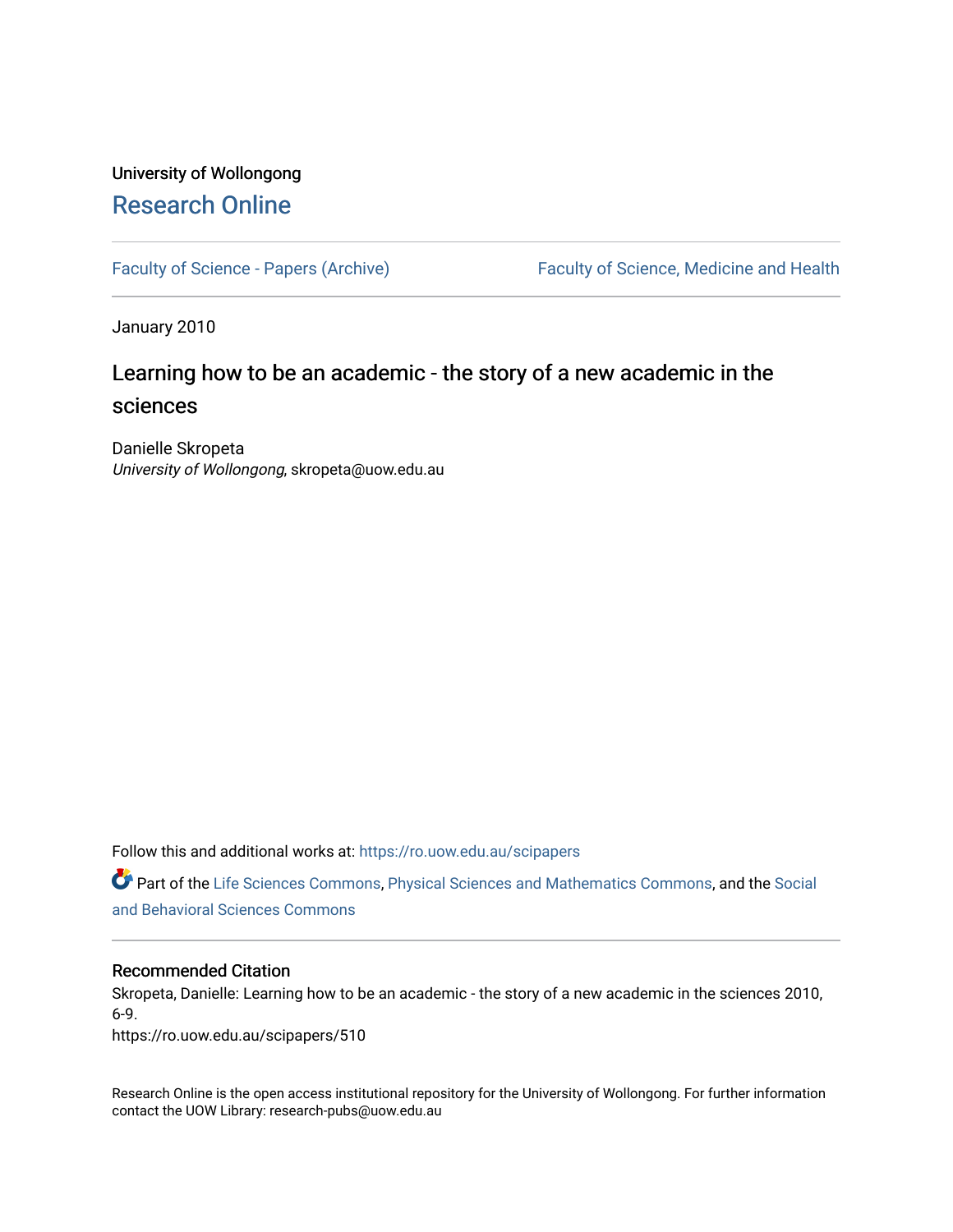## Learning how to be an academic - the story of a new academic in the sciences

#### Keywords

learning, be, story, academic, sciences, CMMB

#### **Disciplines**

Life Sciences | Physical Sciences and Mathematics | Social and Behavioral Sciences

#### Publication Details

Skropeta, D. (2010). Learning how to be an academic - the story of a new academic in the sciences. In R. Cantwell & J. Scevak (Eds.), An Academic Life: A Handbook for New Academics (pp. 6-9). Victoria, Australia: ACER Press.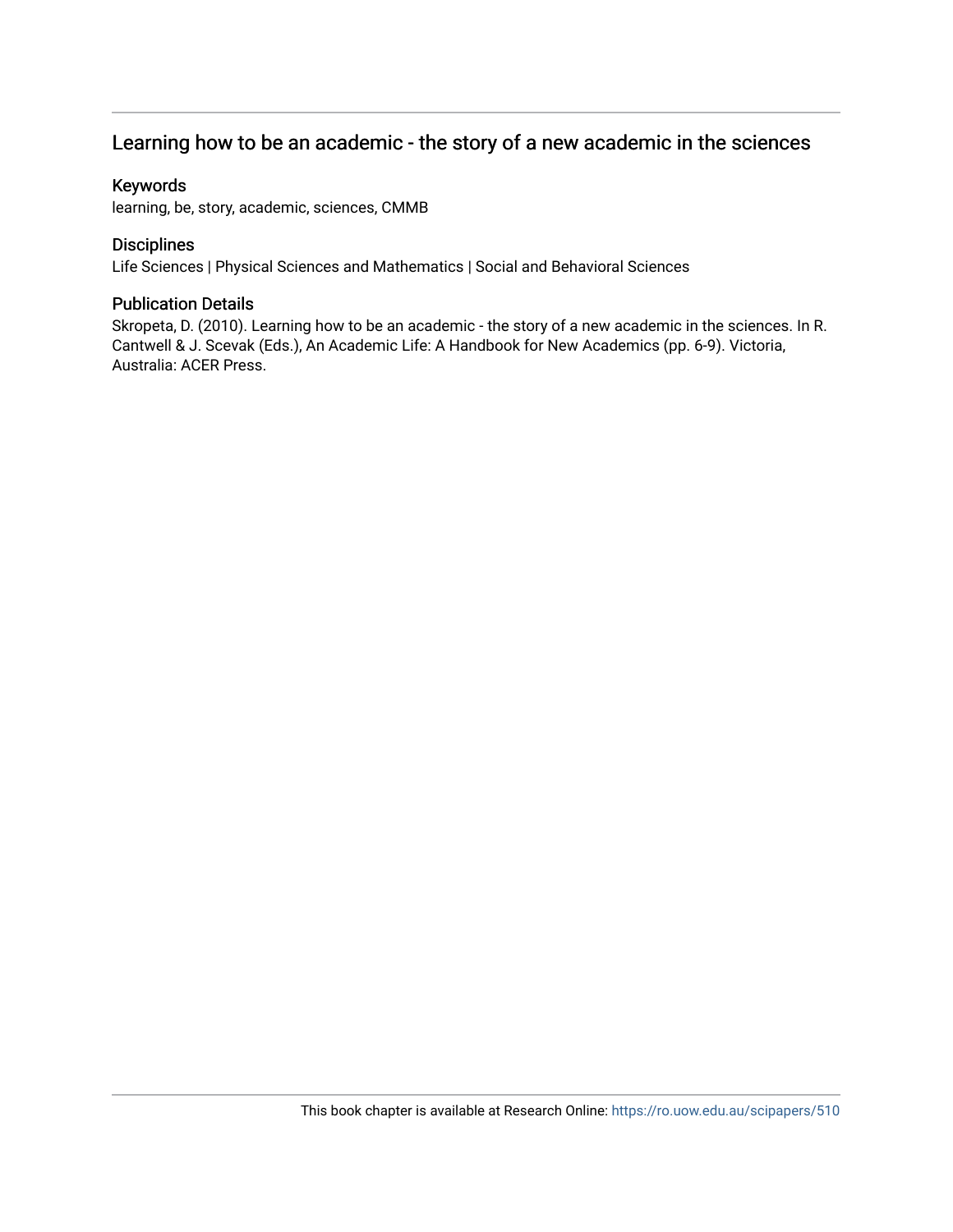### Chapter 2

# *Learning how to be an academic – The story of a new academic in the sciences*

**Danielle Skropeta** University of Wollongong

Entering university at 17, I knew I wanted to study chemistry, but I wasn't sure where it was going to take me. By the end of my science degree, having sampled a year of Science/Engineering and two years of Science/Law at Monash University, it was clear that academia would be my path. A few years later I emerged from the Australian National University with a doctoral degree in organic chemistry under my belt, my passion for chemistry strengthened, and the feeling that I had a ticket to explore the world and all it could teach me. I embarked on postdoctoral stints in Italy and Germany, where I worked in marine natural products and carbohydrate chemistry under the tutelage of inspiring mentors with vast amounts of knowledge and creativity. Although I worked long, hard hours, I also took the time to explore the countries, learning each language and experiencing its culture.

I returned to Australia to take-up a postdoctoral position at the University of Sydney in yet a different area, this time peptide chemistry. At the same time I undertook some part-time teaching, tutoring first year chemistry at the University of Sydney and coordinating a second year chemistry subject at the Australian Catholic University. I later moved to the Heart Research Institute, where I worked in the field of HDL ('good cholesterol') metabolism. I applied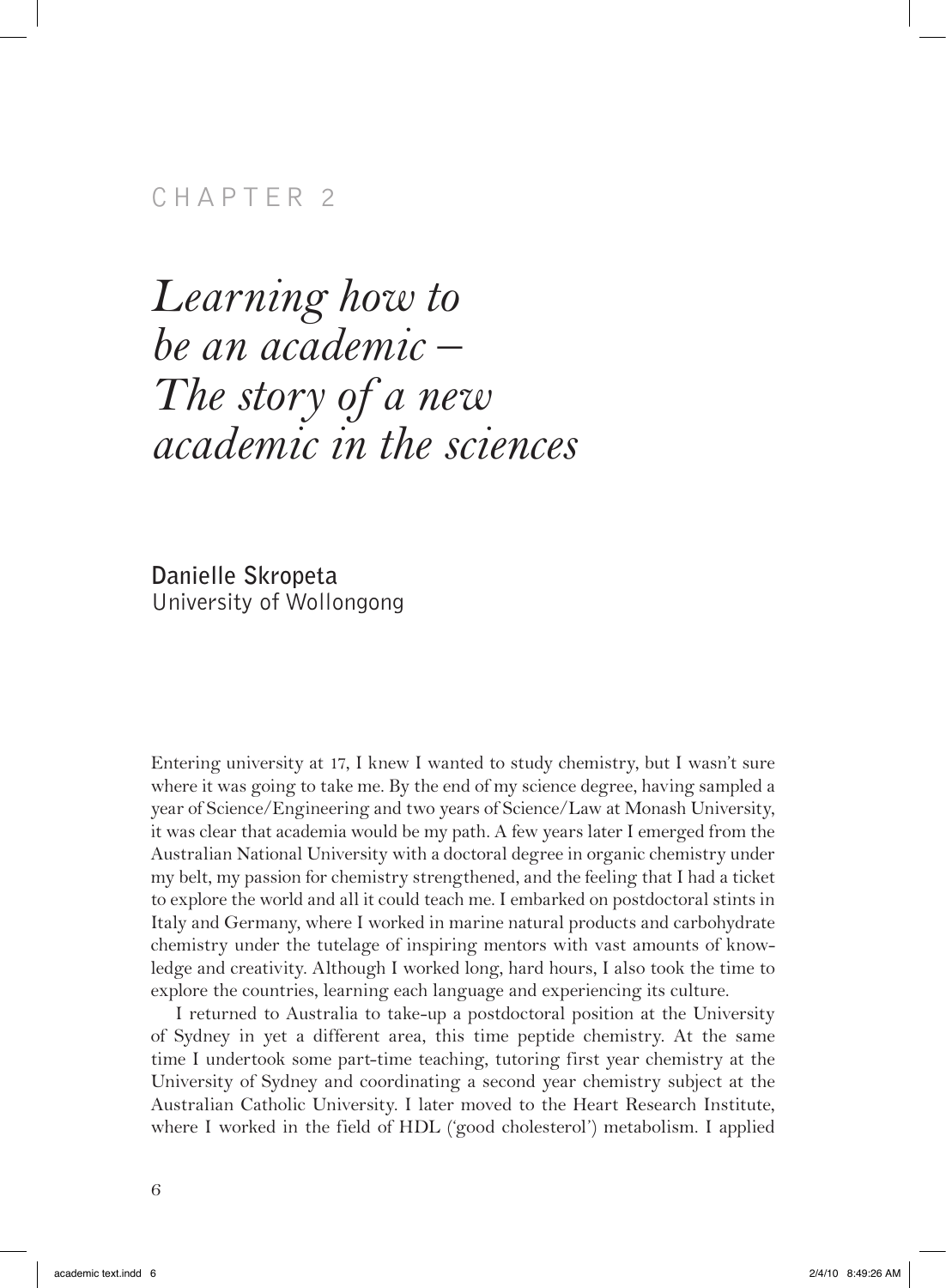for academic positions around the country and, although I had looked previously for such a position, I found that by this time I had accumulated a diverse array of skills. From a host of positive responses, I chose a position as a lecturer at the University of Wollongong, six years and four postdoctoral positions after completing my PhD.

My first year at Wollongong, was a steep learning curve – in fact a 90 degree learning cliff would be a more fitting description. There is no course available on 'How to be an academic'. You arrive and are given your teaching roles, coordination duties and research lab (in my case, with bare cupboards) and are somehow expected to know who, what, where, when and how. You are supposed to know what there is to do, when it has to be done by, and how to do it. I was very fortunate with my choice of the University of Wollongong since there was always someone to take you under their wing and guide you. However, even with this help and having had prior teaching and coordinating experience, it was still an exhausting year, with lots of days submerged in subject coordination duties and evenings and weekends buried in lecture preparation and grant proposal writing.

In my second year, the teaching and subject coordination was much easier, as I knew what had to be done, when it had to be done by and I learned how to do it better. I had two students working with me and so my next learning curve was about the supervision and managing of research students.

Now halfway through my third year, things have certainly settled down. I feel that I have my teaching roles in order, and I am currently supervising a team of six research students. Through some negotiation I have ended up with administration duties that I enjoy, such as the coordination of second year organic chemistry and being a member of the academic senate. My position was recently converted to a tenured position and I have enough funds to support my research team. The result of these developments is that many of the pressures of the first two years have been eased, allowing me to better plan for the future.

Reflecting back on my first two-and-a-half years, the single most important aspect of my academic life has been time management. We are employed as both teachers and researchers and our theoretical workloads claim a 40:40:20 split between teaching, research, and administration respectively. Yet without good time management it is deceptively easy to spend more time on teaching than research. What needs to be kept in mind, however, is that when it comes to promotion, research weighs more heavily than teaching and that means that your research output must be considered in all decision-making processes.

Although I am still discovering the best way to manage my time, one thing I have learnt is to block my teaching and research roles to different days of the week. We might all like to have an open-door policy but, depending on class sizes, this can consume much of your research time. If you advertise your availability, this allows you to better focus on your research outside of those consultation times.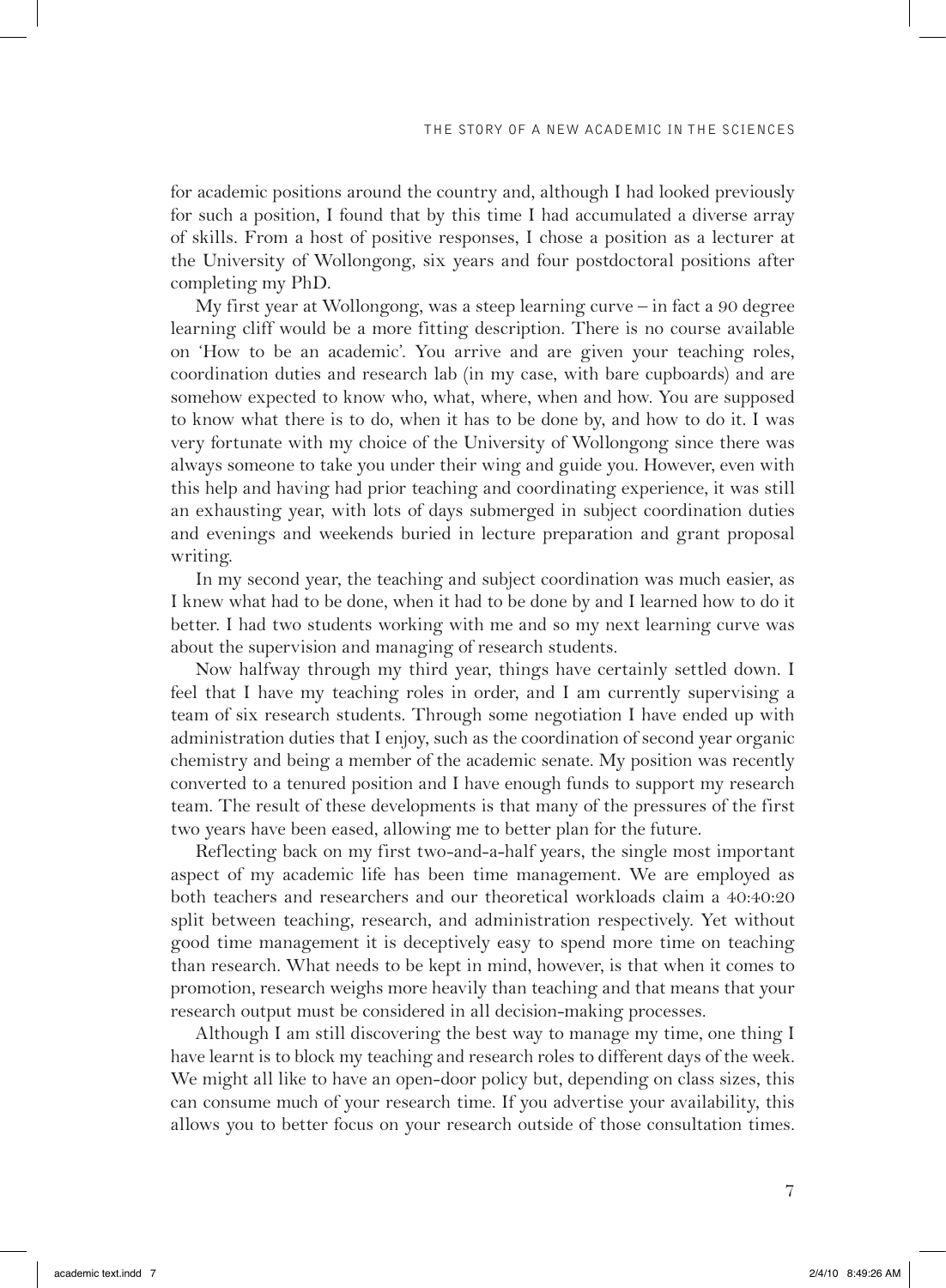#### an academic life

Rather than have students email their questions to me, I encourage them to come to see me face-to-face to work through their problems. This results in a deeper understanding of the issue by the student, and reduces the numbers of emails to contend with in a day. It is imperative to prioritise those tasks that are most important (e.g. writing research articles), above others that are less important but take-up disproportionate amounts of time.

Perhaps the most useful, but contentious, bit of advice I could offer a new academic is that there are times when you will have to learn to say no. When you first begin you are not aware of what you can, and can't, say no to. The new kid on the block is often the one most likely to say yes to a request to join a particular committee, to staff a departmental event, or to take-on a particularly time-consuming teaching or research role without realising it. In the growing climate of casualisation of academics, many positions begin as fixed-term, which only strengthens your feeling that you have to say yes to everything in your quest for a continuing position. Good management from the top will help avoid this situation, but it is important to keep that 40:40:20 split in mind and ask yourself if you are taking on too much of one particular role.

University Teaching and Learning courses are of great assistance to academics in improving their teaching, and bring to light fresh ideas such as facilitated learning in a student-centred, enquiry-based approach that moves away from traditional content-based lectures. However, it is also the case that, if you wish to hold a discussion in Chinese or Arabic, you need to learn basics such as the alphabet, the script, and the rules of grammar, and so it is in chemistry. The students need to learn the chemistry alphabet (the elements), language (the periodic table) and grammar (periodic trends), before they can hold discussions in chemistry. Therefore, content-based lectures that build the foundations of chemistry still play a strong role in science teaching. What would be useful to know is: How do we get through to large lecture classes of hundreds or even thousands of students, especially in compulsory subjects that service other degrees and comprise students who may not have studied the subject at high school? There are several creative ideas around for enhancing student engagement such as group work, multimedia presentations and computer adaptive assessment; however many of these ideas are difficult to apply in large classes, and may occur at the expense of more lecture preparation for the time-strapped academic. What we need is a manual on 'How to be an academic' – such as this book – which suggests strategies for achieving more effective teaching without increasing academic workloads.

Academics today face many more challenges than those 20 years ago. There are higher student-to-staff ratios, which have led to increased class sizes and associated administration. Many students work either part- or full-time and, as a result, there is demand for greater flexibility such as more lecture options and